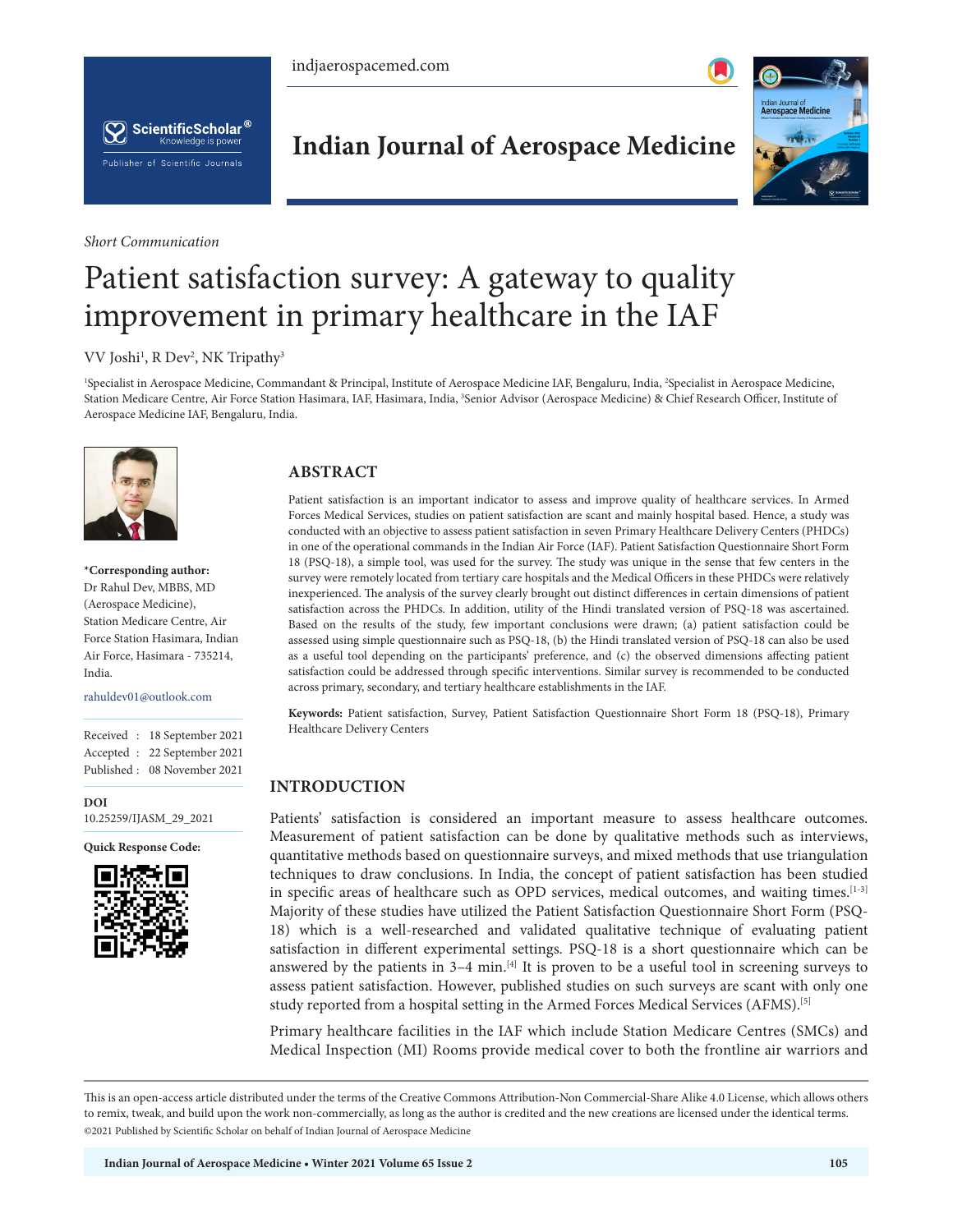their families. Level of patient satisfaction at these centers thus has a direct impact on the morale and motivation of the serving personnel. Majority of these centers are remotely located from tertiary healthcare facilities and managed by Medical Officers (including Senior Medical Officers [SMOs]) with limited experience. With this background, the present survey was conducted at multiple Primary Healthcare Delivery Centers (PHDCs) in one of the operational commands of the Indian Air Force (IAF) with the objective to assess patient satisfaction among the seven domains enumerated in PSQ-18. In addition, the survey also assessed the reliability of Hindi translated version of PSQ-18.

#### **SURVEY DETAILS**

The survey included inputs from 499 patients (14.3% of the population being provided medical cover) (mean age of  $34 \pm 9.6$  years, median age of 30 years) at seven PHDCs (designated as PHDC 1–7) in one of the IAF operational commands. Patients reporting to these centers with a medical emergency and those below 14 years of age were excluded from this study. Standard PSQ-18 questionnaire along with its Hindi translation was used. Forty (8%) respondents chose to answer the Hindi version of the questionnaire. The average scores of the seven dimensions were calculated as per the standard scoring recommendations.[4] The differences in the population mean score and mean score of each PHDC for all seven dimensions were tested for statistical significance using *t*-test at confidence limit of 95% ( $P = 0.05$ ). Among all the PHDCs, PHDC-6 demonstrated highest level of patient satisfaction in all dimensions and was followed by PHDC-4. PHDC-3 showed statistically significant low satisfaction on dimensions of "communication" and "time spent with the doctor" whereas PHDC-7 showed statistically significant low satisfaction on dimensions of "time spent with the doctor" and "accessibility and convenience." PHDC-2 showed lowest statistically significant satisfaction levels. Cronbach's alpha for the translated Hindi version of PSQ-18 was calculated to assess its reliability and was found to be high (0.837).

# **DISCUSSION**

Studies on patient satisfaction in the Indian Armed Forces are scant and mostly hospital based. The organizational structure of IAF is such that majority of its infrastructure is positioned and built up at field locations of strategic importance. Often, these locations are away from Tier I and II cities resulting in limited access to higher levels of healthcare. As a result, major footfall of patients (consisting of serving air warriors, their dependents, and civilians working in these units) is noted at primary centers

located within the campus, that is, SMCs and MI Rooms. Being the first point of contact for providing healthcare services, these centers represent the face of AFMS. Over the years, the infrastructure at these field units has improved substantially allowing more people to stay inside the Air Force campuses, thereby increasing the dependent population on these primary centers to access healthcare services. Parallelly, the IAF has also significantly invested in medical infrastructure to offer quality healthcare to its dependent clientele. In spite of all these, there have been many instances wherein the clientele satisfaction has been reported to be inadequate. At few places, it is not an uncommon observation that the dependent personnel have tried to avail medical facilities in the civil setup. Therefore, assessment of patient satisfaction in these healthcare centers is of paramount importance. In view of this, the present survey was carried out to assess patient satisfaction levels in PHDCs (SMCs and MI Rooms) in one of the operational commands of the IAF.

An important aspect of conducting such a survey is the use of appropriate method. Various models to assess patient satisfaction exist in the medical literature; however, for peripheral healthcare centers, questionnaire-based survey offers the most promising and practical tool. The questionnaire should be multidimensional covering important aspects of patient satisfaction yet simple, reliable, and objectively scorable. We used PSQ-18 short form in the present survey which meets the above criteria. This generic questionnaire consists of 18 specific questions which assess patient satisfaction under seven broad domains of healthcare which are: (a) General Satisfaction, (b) Technical Quality, (c) Interpersonal Mannerisms, (d) Communication, (e) Financial Aspects, (f) Time Spent with Doctors, and (g) Accessibility and Convenience.<sup>[4]</sup> It is a validated and internationally accepted tool which has been used in assessing patient satisfaction in a variety of scenarios such as primary, secondary, or tertiary care, for different specialist OPDs, for in patient or outpatient services, etc. The satisfaction scores are based on a Likert scale (1–5) and can vary as per the situation in which the questionnaire is administered. The scores can be interpreted for comparison of samples within the population or across the time domain. The results of the present survey clearly bring out the usefulness of PSQ-18 in objective assessment of patient satisfaction in desired dimensions in PHDCs.

The second important aspect in such a survey is to use the questionnaire in a language in which patient understands so that the feedback is reliable. This poses a unique challenge in the IAF set up. Our dependent population at peripheral units comprise people belonging to different region, culture, language, and educational levels. The common language binding all together has often been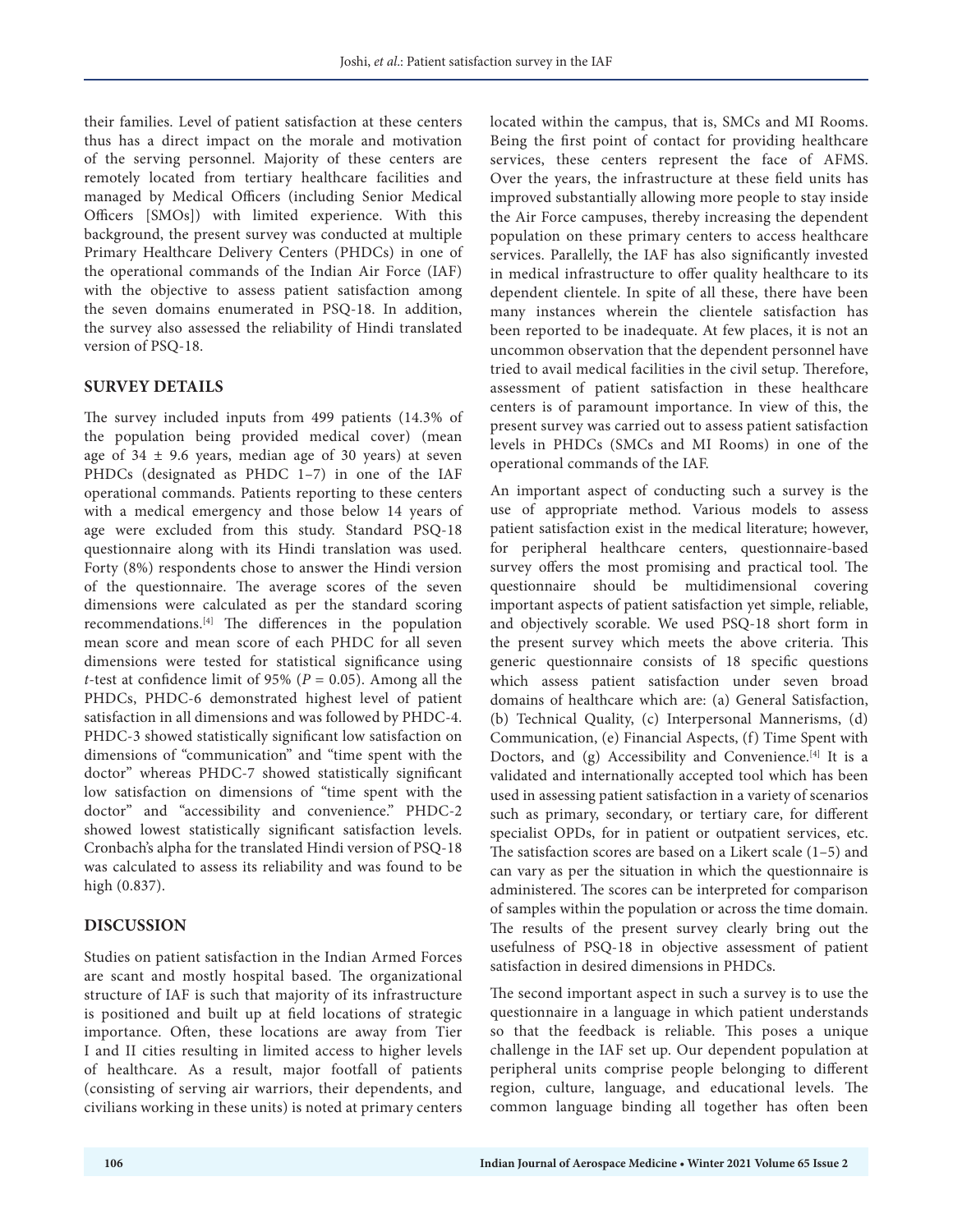Hindi. Therefore, we preferred to carry out the survey using the Hindi version as well. Translation of PSQ-18 in locally spoken languages has been tried in the past with limited success. A study by Shrivastava *et al*. attempted to validate Hindi translation of PSQ-18; however, the reliability of translated questionnaire was found to be poor (low Cronbach's alpha -  $0.445$ ).<sup>[6]</sup> We addressed this by translating the PSQ-18 to Hindi language and validated it by two separate teams of domain knowledge experts before use. Cronbach's alpha for the translated Hindi version in our study was found to be high (0.837). This also implies that the translated version could be a very useful tool at centers where the target population, specifically the dependents of serving personnel, could have preference to Hindi language; nevertheless, the reliability and validity of the translated version should be high.

The survey offered valuable feedback on important dimensions of patient satisfaction. The overall general satisfaction was found to be positive (mean subscale score of 3.75), however, a subset of domains was found to have lower score. These were "Time spent with Doctor" (3.27), "Technical Quality" (3.61), "Accessibility and Convenience" (3.67), and "Financial Aspects" (3.70). General satisfaction, as a dimension, can be considered as an indirect summation of all other dimensions of patient satisfaction. The centers performing well on other six dimensions had also generally performed well in this dimension. The findings suggest that if targeted interventions to address the lacunae in each of these dimensions could be instituted, it would result in overall improvement of the patient satisfaction levels.

The results of this survey objectively highlight that low doctor-patient ratio does affect patient satisfaction. The domain of "Technical Quality" usually deals with the patient's perception of the facilities available with the treating doctor as well as their clinical acumen. Younger patients were found to be less satisfied in this domain, an observation which commensurate with previously conducted studies.[7-9] In AFMS, free medical care is offered to the serving personnel and their dependents; hence, the domain of "Financial Aspect" does not appear to be relevant. However, this dimension is still considered important as it reflects the capability to provide local purchase medicines on time and settlement of medical claims in our set up. The domain of "Accessibility and Convenience" evaluates a center's ability to cater for emergencies, ease of getting an appointment, and round the clock availability of medical services.

The survey also provided comparisons between different centers. Whereas, PHDC-6 demonstrated highest level of patient satisfaction in all dimensions, PHDC-2 scored poorly in almost all the domains. The other centers scored high in few dimensions and low in others. Based on the outcomes,

the SMOs of respective PHDCs were apprised of the issues associated with patient care. From improving the registration processes and communication with patients to infrastructure development, the problem areas could be identified and appropriate measures implemented to improve patient care. However, longitudinal follow up could not be conducted to effectively comment on improvement in patient satisfaction following implementation of interventional strategies.

## **CONCLUSION**

This survey was the first of its kind in an attempt to assess patient satisfaction in the IAF peripheral healthcare centers using a simple, yet reliable and objectively scorable method. Few important conclusions could be drawn based on the outcome. First, patient satisfaction could be assessed using simple questionnaire such as PSQ-18. Second, the Hindi translated version of PSQ-18, after its validity, could be used as a useful tool as per the participant's preference, and finally, the observed dimensions affecting patient satisfaction could be addressed through specific interventions. Since the IAF medical services have invested significantly in improving primary healthcare services with improved medical infrastructure, adequate medical education (through I-Reach programs) and provisioning better quality drugs, it is imperative that a feedback from the patients is sought to know their perceptions on what further can be done and how can resources be better channelized. Hence, similar surveys targeted to specific clientele populations are recommended to be conducted across primary, secondary, and tertiary healthcare establishments in the IAF.

#### **Declaration of patient consent**

Patient's consent not required as patients identity is not disclosed or compromised.

#### **Financial support and sponsorship**

Nil.

#### **Conflicts of interest**

Dr VV Joshi is the Chief Editor and Dr NK Tripathy is the Executive Editor of the Journal. They do not have any conflicts of interest.

#### **REFERENCES**

- 1. Saginela SK, Madri AK, Desu RM, Bola VR. Assessment of satisfaction levels of the outpatients attending outpatient departments in a quaternary care hospital. Int J Res Found Hosp Healthc Adm 2019;7:91-8.
- 2. Chakraborty SN, Bhattacherjee S, Rahaman MA. A crosssectional study on patient satisfaction in an urban healthcare